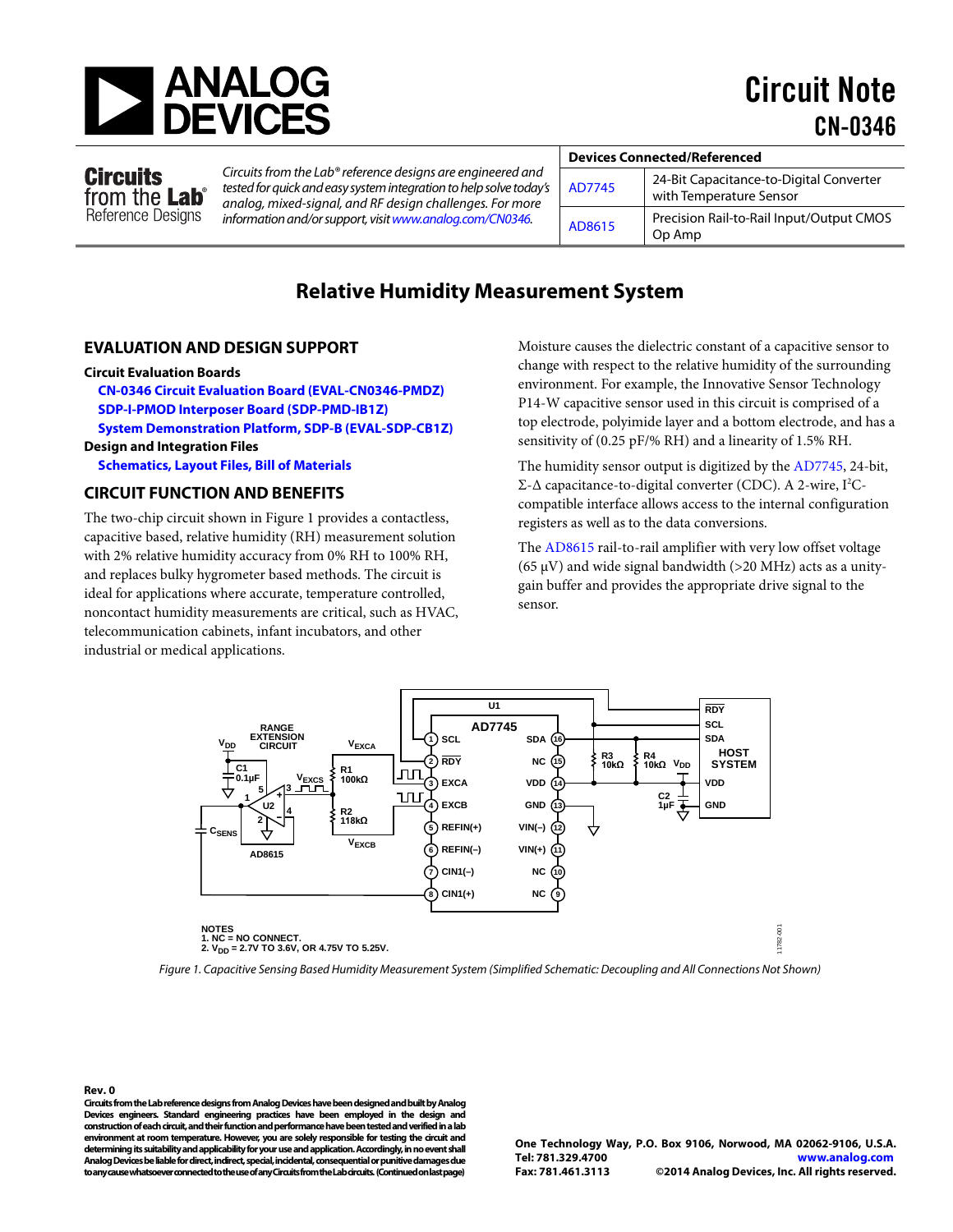## **CIRCUIT DESCRIPTION**

RH is the amount of water vapor in the air, expressed as a percentage of the maximum amount that the air can hold at a specific temperature. Relative humidity is an important metric because it takes into consideration the effects of temperature and pressure.

A hygrometer is the traditional device used to measure RH and has taken many forms over time, including metal paper coil, human hair, and dual thermometer implementations. Modern day electronic implementations use a capacitive element that is robust against aging effects, condensation, and rapid temperature swings.

Capacitive sensors experience a change in their dielectric constant when a polymer or metal oxide layer is subject to varying amounts of moisture. Most capacitive sensors require several seconds to respond to a change in humidity.

### *Humidity Sensor Characteristics*

The circuit shown i[n Figure 1](#page-0-0) uses the Innovative Sensor Technology P14-W series of capacitive sensors. Bulk capacitance, sensitivity, temperature, linearity, and hysteresis are the important specifications of the sensor.

The typical bulk capacitance of the sensor is 150 pF  $\pm$  50 pF at 30% RH. This common-mode capacitance does not influence the relative humidity reading but requires a special circuit to interface to the capacitance-to-digital converter.

The sensitivity of the capacitive element determines the relative humidity reading. Sensitivity is the change in capacitance for a 1% change in relative humidity and is calculated by measuring the capacitance at two unique relative humidity points and dividing by the change in percent RH.

*Sensitivity* = ΔC/Δ% RH

The P14-W has a typical sensitivity of 0.25 pF/% RH.

$$
Sensitivity = \frac{C_{95\%RH} - C_{10\%RH}}{90\% - 15\%}
$$

Calculate the temperature dependence of the sensor for a particular relative humidity condition using the following equation and coefficients (taken from the Innovative Sensor Technology P14-W data sheet):

$$
T_{DEPEND} = (B1 \times \% \ RH + B2) \times T [^{\circ}C] + (B3 \times \% \ RH + B4)
$$

where:  $B1 = 0.0014$ /°C  $% RH = 42\%$ *B2* = 0.1325% RH/°C *T* = 23°C *B3* = −0.0317 *B4* = −3.0876% RH

 $T_{\text{DEPEND}} = -0.0191\% \text{ RH}.$ 

A temperature of 23°C causes a change in a 42% RH calculation of −0.0191% RH. Adding this value to the calculated % RH corrects for the temperature dependence of the sensor.

The linearity and hysteresis of the Innovative Sensor Technology P14-W series are ±1.5% RH.

### *Calculating Relative Humidity*

Relative humidity is calculated from the capacitance, C, and temperature, T, readings as follows:

- 1. Subtract the bulk capacitance from the capacitance reading.
- 2. Divide by the sensitivity.
- 3. Add the reference humidity to the calculation.
- 4. Calculate the temperature dependence, TDEPEND.
- 5. Add TDEPEND to the result in Step 3.

As an example, assume a capacitive sensor reading of  $C = 153$  pF at a temperature of  $T = 23^{\circ}$ C, with the following ideal characteristics:

- Bulk capacitance= 150 pF at 30% RH
- $T_{\text{DEPEND}} = -0.0191\% \text{ RH}$
- Sensitivity =  $0.25$  pF/% RH
- Reference point = 30% RH, 23°C

Calculate the relative humidity according to the instructions given and the following equation:

$$
RH = RH_{REF} + \left(\frac{C - C_{BULK}}{Sensitivity}\right) + T_{DEPEND}
$$
  
 
$$
RH = 30\% \text{ RH} + \left(\frac{153 \text{ pF} - 150 \text{ pF}}{0.25 \text{ pF} / \%RH}\right) - 0.0191\% \text{ RH}
$$

*RH* = 30% RH + 12% RH − 0.0191% RH

*RH* = 41.809% RH

The method for calculating the temperature dependence of the relative humidity measurement is dependent upon the particular humidity sensor selected; therefore, the data sheet must always be consulted to determine the correct formula.

### *Capacitance-to-Digital Converter (CDC)*

The 24-bi[t AD7745](http://www.analog.com/AD7745?doc=CN0346.pdf) CDC measures capacitance by using a switched capacitor charge balancing circuit, as shown i[n Figure 2.](#page-1-0) The throughput rate is 10 Hz to 90 Hz.



*Figure 2. Single-Ended Capacitive Sensor Implementation*

<span id="page-1-0"></span>Charge is proportional to the product of voltage and capacitance,  $Q = V \times C$ , and the conversion result represents the ratio of the input sensor capacitance, C<sub>SENS</sub>, to the internal reference capacitance, CREF. The excitation voltage (EXC) and the internal reference voltage ( $V_{REF}$ ) have fixed known values.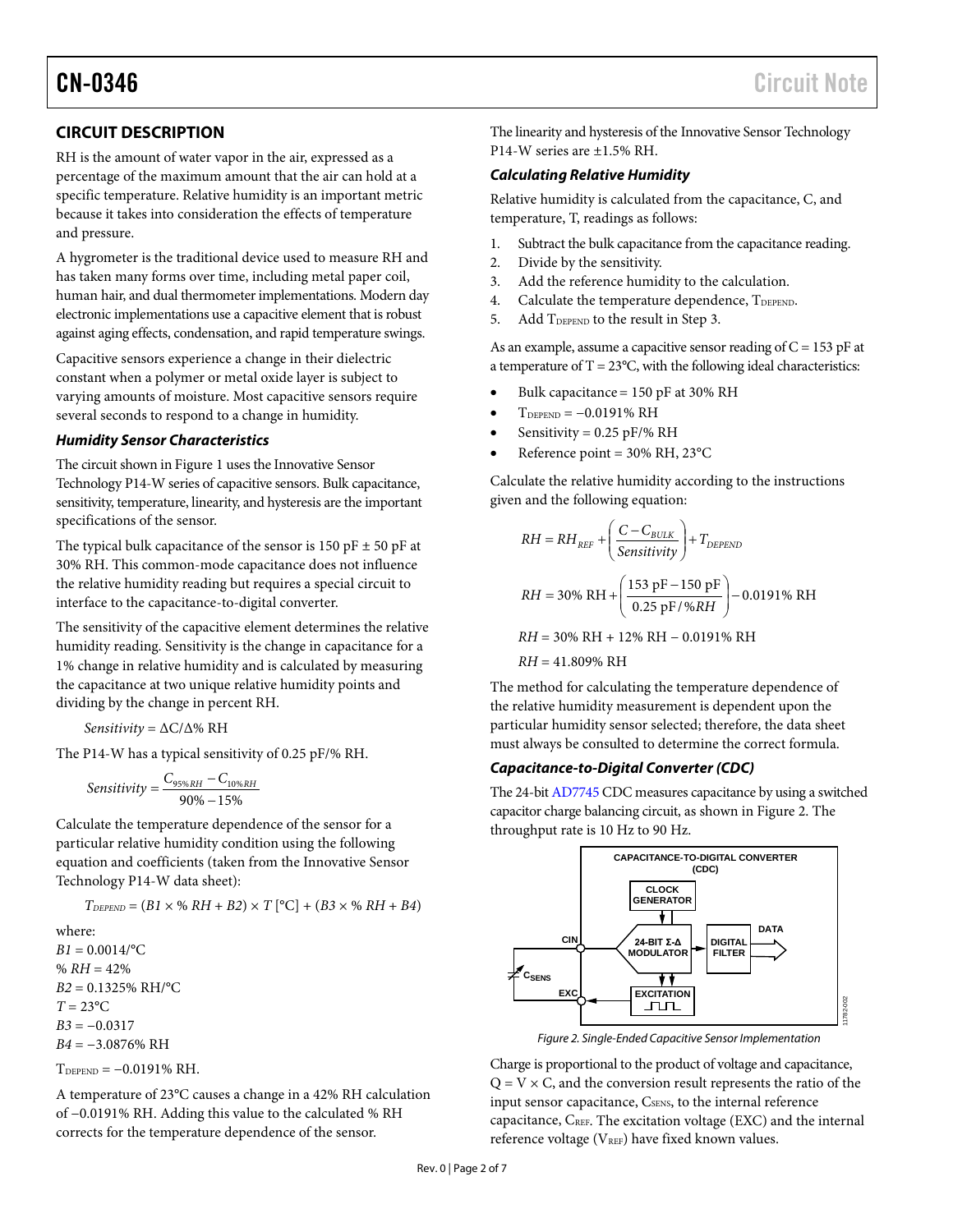# Circuit Note **CN-0346**

The C<sub>SENS</sub> to be measured connects between the excitation source and the  $\Sigma$ - $\Delta$  modulator input. A square-wave excitation signal of 32 kHz is applied to CSENS during the conversion, and the modulator continuously samples the charge going through CSENS. The digital filter processes the modulator output, which is a stream of ones and zeros. The conversion value is contained in the ones density of the bit stream. The data from the digital filter is scaled, calibration coefficients are applied, and the result is read through the serial interface.

### **Input Range Scaling**

Th[e AD7745 h](http://www.analog.com/AD7745?doc=CN0346.pdf)as two limitations in measuring input capacitance. First, the dynamic range is ±4.096 pF, but many capacitive based humidity sensors have a larger dynamic range. Second, the maximum common-mode capacitance of the CDC is 21 pF. Many humidity sensors have a larger bulk capacitance.

The [AD7745 h](http://www.analog.com/AD7745?doc=CN0346.pdf)as the ability to offset the input common-mode range by programming the internal, 7-bit, capacitor DAC (CAPDAC) registers. The CAPDAC acts as a negative capacitance connected internally to the CIN1± pin. This allows a commonmode capacitance of up to a typical value of 21 pF.

The range extension circuit shown i[n Figure 1 i](#page-0-0)s added to ensure that the charge transfer within CSENS remains within the input range of the [AD7745.](http://www.analog.com/AD7745?doc=CN0346.pdf) To achieve this, the excitation voltage is decreased by a factor of F, allowing the sensor capacitance to be increased by a factor of F.

### **Calculating Range Extension Factor**

To calculate the range extension factor, the two independent excitation sources (EXCA and EXCB) of th[e AD7745 m](http://www.analog.com/AD7745?doc=CN0346.pdf)ust be programmed such that EXCB is the inverse of EXCA. With Resistors R1 and R2 connected as shown in [Figure 1,](#page-0-0) the resulting range extension factor F is the ratio of the [AD7745](http://www.analog.com/AD7745?doc=CN0346.pdf) differential excitation voltage between EXCA and EXCB ( $V_{EXCA}/V_{EXCB}$ ) and the attenuated excitation signal ( $V_{EXCS}$ ) at the positive input of the [AD8515 o](http://www.analog.com/AD8515?doc=CN0346.pdf)p amp. Calculate the range extension factor as follows:

$$
F = \frac{V_{EXCA}/V_{EXCB}}{V_{EXCS}} = \left| \frac{R1 + R2}{R1 - R2} \right|
$$

The average voltage of the attenuated excitation voltage, VEXCS, is VDD/2. The [AD8515 o](http://www.analog.com/AD8515?doc=cn0346.pdf)p amp functions as a low impedance buffer to ensure that CSENS is fully charged when the [AD7745](http://www.analog.com/AD7745?doc=CN0346.pdf) starts sampling.

The sensor bulk capacitance can be as high as 200 pF, and the minimum value of th[e AD7745 c](http://www.analog.com/AD7745?doc=CN0346.pdf)ommon-mode capacitance is 17 pF, resulting in a required range extension factor ( $F_{CM}$ ) of

$$
F_{\rm CM} = 200\; \rm pF/17\; \rm pF = 11.76
$$

Calculate the sensor dynamic range as follows:

$$
C_{\text{DYN}} = (0.25 \text{ pF}/\% \text{ RH}) \times 100\% \text{ RH} = 25 \text{ pF}
$$

Calculate the range extension factor required for the dynamic range ( $F<sub>DYN</sub>$ ) as follows:

 $F_{DYN}$  = 25 pF/8.192 pF = 3.05

These calculations show that the bulk capacitance of the sensor is the parameter that determines the range extension factor; therefore,  $F = 11.76$  is used for further calculations.

### **Choosing the Resistor Values**

Select values for R1 and R2 to implement the desired range extension factor. A value of 100 kΩ was chosen for R1. The resistor value for R2 is calculated and rounded down to the next value in the standard E96 series.

$$
R2 = \frac{R1 \times (F+1)}{F-1}
$$

where:  $R1 = 100 \text{ k}\Omega$  $F = 11.76$  $R2 = 118.58$  kΩ.

Use resistors with tolerances of 1% or less. A small change in the value of either resistor (R1 or R2) can significantly change the range extension factor. The resistor values of 100 kΩ for R1 and 118 k $\Omega$  for R2 result in a range extension factor of

$$
F = \left| \frac{R1 + R2}{R1 - R2} \right| = \left| \frac{100 + 118}{100 - 118} \right| = 12.11
$$

### **Using the CAPDAC to Remove the Common-Mode Capacitance**

The [AD7745](http://www.analog.com/AD7745?doc=CN0346.pdf) capacitive input is factory calibrated so that the input range is 0 pF to 4.096 pF in the single-ended mode, and ±4.096 pF in the differential mode. Th[e AD7745](http://www.analog.com/AD7745?doc=CN0346.pdf) contains an internal CAPDAC that allows adjustment of the input commonmode capacitance.

The CAPDAC acts as a negative capacitance connected internally to the CIN1± pin. There are two independent CAPDACs, one connected to CIN1(+) and the second connected to CIN1(−).

The CAPDACs have 7-bit resolution and a full-scale value of 21 pF ± 20%.

Calculate the required CAPDAC setting for the single-ended humidity sensing element example shown i[n Figure 1 b](#page-0-0)y setting the CAPDAC for a common-mode capacitance of 17 pF corresponding to the decimal code value of

$$
CAPDAC_{CODE} = \frac{17 \text{ pF}}{21 \text{ pF}} \times 127 = 103, \text{ or } 0x67
$$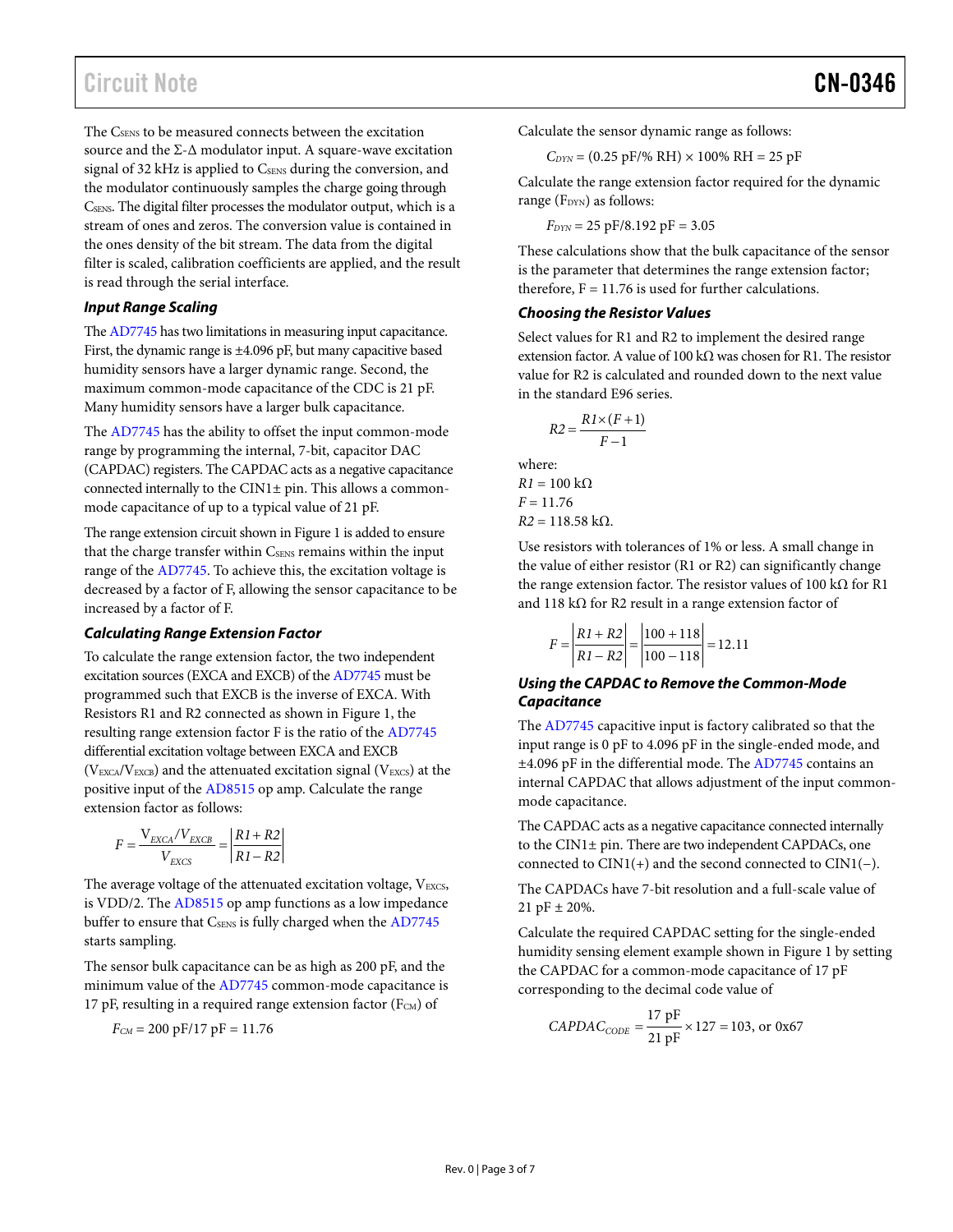# CN-0346 Circuit Note

### *Test Setup*

Gathering test data cannot begin until the [CN-0346 s](http://www.analog.com/cn0346?doc=cn0346.pdf)ystem is properly set up and calibrated. First, place the [EVAL-CN0346-](http://www.analog.com/EVAL-CN0346-PMDZ?doc=cn0346.pdf) [PMDZ](http://www.analog.com/EVAL-CN0346-PMDZ?doc=cn0346.pdf) printed circuit board (PCB) into a humidity controlled chamber with access to a precision inductance capacitance resistance (LCR) meter (HP4284A). The LCR meter correlates any capacitance calculation with the actual capacitance value of the sensor. Two sets of wires protrude from the container for each PCB. The first set of wires is specific to I<sup>2</sup>C digital communication. The second set of wires allows direct measurement of the sensor capacitance using the LCR meter, which can only occur when there is no power connected to th[e EVAL-CN0346-PMDZ](http://www.analog.com/EVAL-CN0346-PMDZ?doc=cn0346.pdf) PCB.

[Figure 3](#page-3-0) shows the block diagram used for data collection in the bench test setup.



*Figure 3. Bench Test Block Diagram*

<span id="page-3-0"></span>Second, for two specific humidity levels (5% RH and 95% RH), measure the temperature of the enclosure using th[e AD7745](http://www.analog.com/AD7745?doc=CN0346.pdf) and measure the capacitance of the sensor using the LCR meter. Calculate the sensitivity of the sensor using these two calibration points.

$$
Sensitivity = \frac{C_{95\%RH} - C_{10\%RH}}{95\% - 10\%}
$$

Enter the sensitivity into the appropriate **Relative Humidity Calculation** field under the **Calculations**tab (se[e Figure 4\)](#page-3-1). Use the 10% RH calibration point to fill in the **C\_BULK** field and the **RH\_REF** (%) field.

Lastly, calculate and input the desired CAPDAC commonmode value into the **CAPDAC** field, as shown in [Figure 5.](#page-3-2)

The [CN-0346](http://www.analog.com/cn0346?doc=cn0346.pdf) system is prepared and calculated. **Click to Sample** displays the sensor capacitance as **C\_CALC** in the **Capacitance Calculation** window. Vary the humidity while collecting samples and observe the change in the relative humidity calculation.



<span id="page-3-1"></span>*Figure 4. Screenshot of th[e CN-0346 Evaluation Software,](ftp://ftp.analog.com/pub/cftl/CN0346) Calculations Tab* 



*Figure 5. Screenshot of th[e CN-0346 Evaluation Software,](ftp://ftp.analog.com/pub/cftl/CN0346) Calibration Tab* 

<span id="page-3-2"></span>11782-003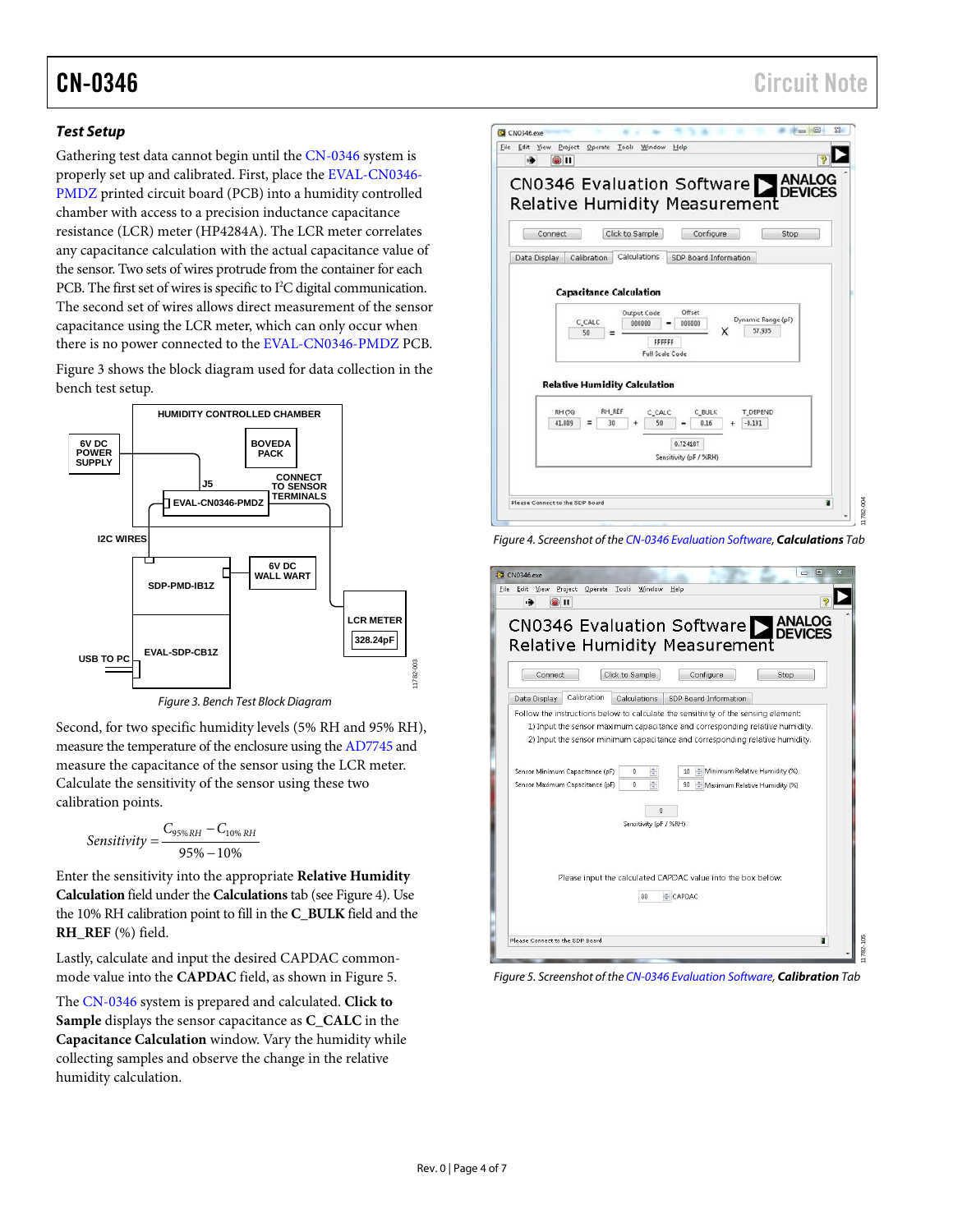# Circuit Note **CN-0346**

### *Test Results*

All test data was collected by placing Boveda packs (Boveda, Inc.) into a sealed container with thre[e EVAL-CN0346-PMDZ](http://www.analog.com/EVAL-CN0346-PMDZ?doc=cn0346.pdf) PCBs, as shown in [Figure 6.](#page-4-0) Boveda packs contain a specially prepared solution of pure water and salt, designed to control the humidity inside of a sealed container to a specific, predetermined relative humidity of ±2.5%.



*Figure 6. Data Collection Bench Test Setup*

<span id="page-4-0"></span>[Figure 7](#page-4-1) shows the relative humidity error over the full range of relative humidity.



### *PCB Layout Considerations*

In any circuit where accuracy is crucial, consider the power supply and ground return layout on the board. The PCB isolates the digital and analog sections as much as possible. The PCB for this system is constructed in a 4-layer stack up with large area ground plane layers and power plane polygons. See th[e MT-031](http://www.analog.com/MT-031?doc=CN0346.pdf)  [Tutorial](http://www.analog.com/MT-031?doc=CN0346.pdf) for more information on layout and grounding, and see the [MT-101 Tutorial](http://www.analog.com/MT-101?doc=cn0346.pdf) for information on decoupling techniques.

Decouple the power supply to all ICs with 1 µF and 0.1 µF capacitors to properly suppress noise and reduce ripple. Place the capacitors as close to the device as possible. Ceramic capacitors are recommended for all high frequency decoupling.

Power supply lines must have as large a trace width as possible to provide low impedance paths and to reduce glitch effects on the supply line. Shield clocks and other fast switching digital signals from other parts of the board by connecting them to the digital ground. The PCB is shown in [Figure 8.](#page-4-2)

11782-007

A complete design support package for this circuit note is available at [www.analog.com/CN0346-DesignSupport.](http://www.analog.com/CN0346-DesignSupport?doc=cn0346.pdf)

<span id="page-4-2"></span><span id="page-4-1"></span>

*Figure 8. Photo of the [EVAL-CN0346-PMDZ](http://www.analog.com/EVAL-CN0346-PMDZ?doc=cn0346.pdf) PCB*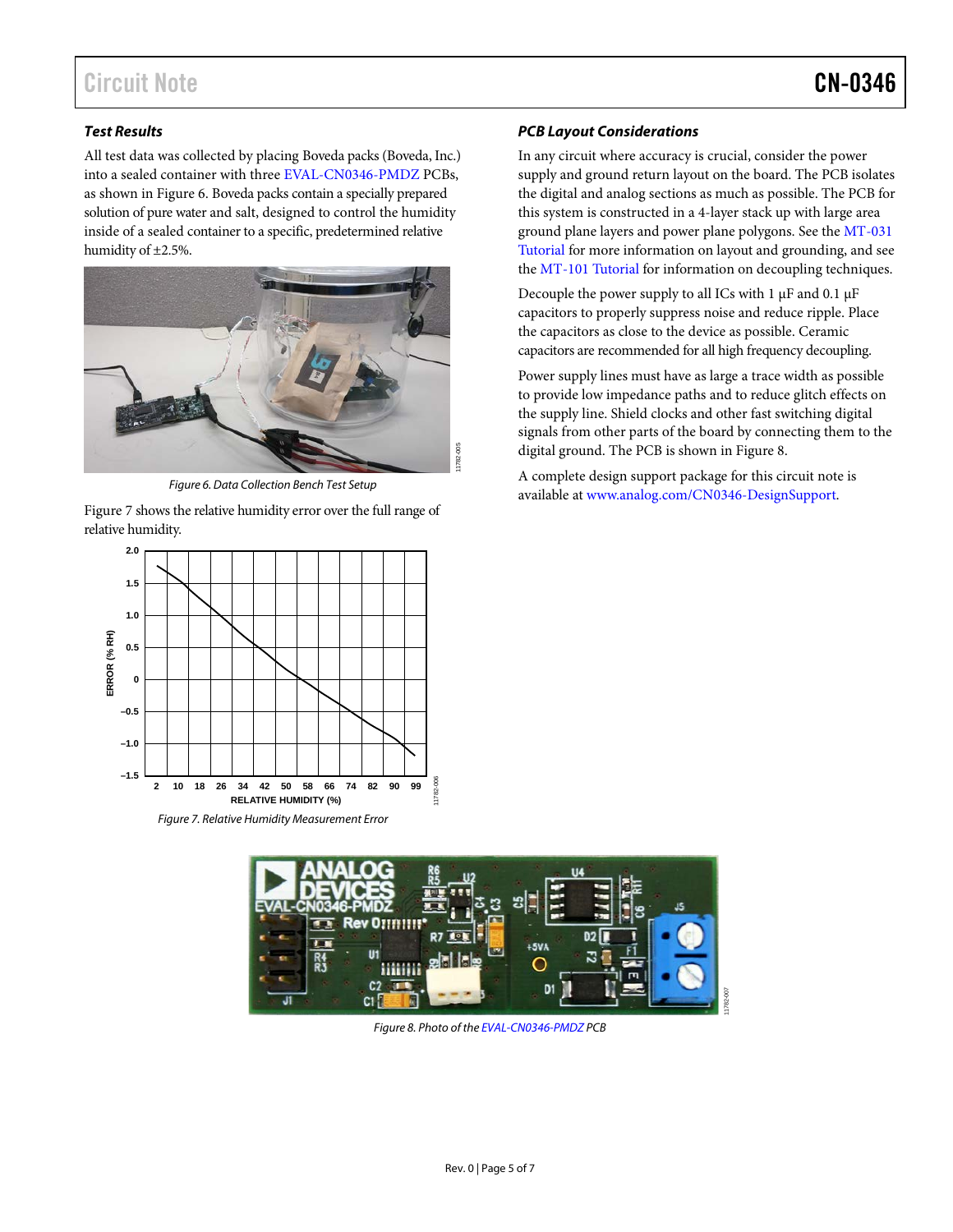## **COMMON VARIATIONS**

Capacitive sensing can also be used to implement a proximity sensor. A basic proximity sensor includes a receiver and a transmitter, each of which consists of metal traces formed on layers of a PCB. Th[e AD7745](http://www.analog.com/AD7745?doc=CN0346.pdf) has an on-chip excitation source, which connects to the transmitter trace of the sensor. An electric field is generated between the receiver and the transmitter trace. Most of the field is concentrated between the two layers of the sensor PCB. However, a fringe electric field extends from the transmitter, out of the PCB, and terminates back at the receiver. The field strength at the receiver is measured by the on-chip,  $\Sigma$ - $\Delta$ CDC. The electrical environment changes when a human hand invades the fringe field, and a portion of the electric field is shunted to ground instead of terminating at the receiver. The resulting decrease in capacitance (on the order of femtofarads as compared to picofarads for the bulk of the electric field) is detected by the converter.

### **CIRCUIT EVALUATION AND TEST**

This circuit uses the [EVAL-SDP-CB1Z](http://www.analog.com/EVAL-SDP-CB1Z?doc=cn0346.pdf) system demonstration platform (SDP) evaluation board and th[e EVAL-CN0346-PMDZ](http://www.analog.com/EVAL-CN0346-PMDZ?doc=cn0346.pdf) circuit board. The two boards have 120-pin mating connectors, allowing the quick setup and evaluation of the performance of the circuit.

The [EVAL-CN0346-PMDZ](http://www.analog.com/EVAL-CN0346-PMDZ?doc=cn0346.pdf) contains the circuit to be evaluated, as described in this circuit note. Th[e EVAL-SDP-CB1Z](http://www.analog.com/EVAL-SDP-CB1Z?doc=cn0346.pdf) is used with th[e CN-0346 Evaluation Software](ftp://ftp.analog.com/pub/cftl/CN0346) to capture the data from the [EVAL-CN0346-PMDZ.](http://www.analog.com/EVAL-CN0346-PMDZ?doc=cn0346.pdf) The [SDP/PMD interposer board](http://www.analog.com/SDP-PMD-IB1Z?doc=cn0346.pdf)  [\(SDP-PMD-IB1Z\)](http://www.analog.com/SDP-PMD-IB1Z?doc=cn0346.pdf) is used to connect th[e EVAL-CN0346-PMDZ](http://www.analog.com/EVAL-CN0346-PMDZ?doc=cn0346.pdf) board to th[e EVAL-SDP-CB1Z](http://www.analog.com/EVAL-SDP-CB1Z?doc=cn0346.pdf) board, as shown in [Figure 3.](#page-3-0)

### *Equipment Needed*

The following equipment is needed:

- The [EVAL-CN0346-PMDZ](http://www.analog.com/EVAL-CN0346-PMDZ?doc=cn0346.pdf) evaluation board
- The [EVAL-SDP-CB1Z](http://www.analog.com/EVAL-SDP-CB1Z?doc=cn0346.pdf) evaluation board
- The SDP/PMD interposer board [\(SDP-PMD-IB1Z\)](http://www.analog.com/SDP-PMD-IB1Z?doc=cn0346.pdf)
- The [CN-0346 Evaluation Software](ftp://ftp.analog.com/pub/cftl/CN0346)
- A PC with a USB port and Windows® XP, or Windows Vista® (32-bit), or Windows® 7 (32-bit)
- A capacitive humidity sensor, Innovative Sensor Technology P14-W (included o[n EVAL-CN0346-PMDZ](http://www.analog.com/EVAL-CN0346-PMDZ?doc=cn0346.pdf) board)
- A 6 V at 100 mA power supply
- A 6 V wall wart
- A humidity controlled chamber

### *Getting Started*

Load the evaluation software by placing th[e CN-0346](ftp://ftp.analog.com/pub/cftl/CN0346)  [Evaluation Software](ftp://ftp.analog.com/pub/cftl/CN0346) CD into the PC. Using **My Computer**,

locate the drive that contains the evaluation software CD and open the **Readme** file. Follow the instructions contained in the **Readme** file for installing and using the evaluation software.

### *Functional Block Diagram*

See [Figure 3](#page-3-0) for the test setup block diagram, and the **EVAL-CN0346-SDPZ-SCH-RevX.pdf** file for the circuit schematics. This file is contained in the [CN-0346 Design Support Package.](http://www.analog.com/CN0346-DesignSupport?doc=CN0346.pdf)

### *Setup*

Connect the 120-pin connector on th[e EVAL-SDP-CB1Z](http://www.analog.com/EVAL-SDP-CB1Z?doc=cn0346.pdf) to the [SDP-PMD-IB1Z](http://www.analog.com/SDP-PMD-IB1Z?doc=cn0346.pdf) board. Use nylon hardware to firmly secure the two boards, using the holes provided at the ends of the 120-pin connectors. Connect the [EVAL-CN0346-PMDZ](http://www.analog.com/EVAL-CN0346-PMDZ?doc=cn0346.pdf) to Connector J2 on the [SDP-PMD-IB1Z](http://www.analog.com/SDP-PMD-IB1Z?doc=cn0346.pdf) board.

With the power supply off, connect a 6.0 V dc barrel jack to Connector J1 on the [SDP-PMD-IB1Z](http://www.analog.com/SDP-PMD-IB1Z?doc=cn0346.pdf) board. Connect the USB cable supplied with the [EVAL-SDP-CB1Z](http://www.analog.com/EVAL-SDP-CB1Z?doc=cn0346.pdf) to the USB port on the PC. With the power supply off, connect the 6 V power to the J5 connector of th[e EVAL-CN0346-PMDZ](http://www.analog.com/EVAL-CN0346-PMDZ?doc=cn0346.pdf) evaluation board. Do not connect the USB cable to the mini USB connector on the SDP board at this time.

Place the entire setup into a sealed chamber with humidity control. It is also possible to place only the sensing element into the environment of interest, if so desired. An external hygrometer or other calibrated humidity sensor can be used as a reference point for calibrating or verifying the output data from the [CN-0346 Evaluation Software.](ftp://ftp.analog.com/pub/cftl/CN0346)

### *Test*

Apply power to the dc barrel jack, Connector J1, of the [SDP-](http://www.analog.com/SDP-PMD-IB1Z?doc=cn0346.pdf)[PMD-IB1Z](http://www.analog.com/SDP-PMD-IB1Z?doc=cn0346.pdf) board. Apply power to the J5 connector of the [EVAL-CN0346-PMDZ](http://www.analog.com/EVAL-CN0346-PMDZ?doc=cn0346.pdf) board. Launch th[e CN-0346 Evaluation](ftp://ftp.analog.com/pub/cftl/CN0346)  [Software](ftp://ftp.analog.com/pub/cftl/CN0346) and connect the USB cable from the PC to the mini-USB connector on the [EVAL-SDP-CB1Z.](http://www.analog.com/EVAL-SDP-CB1Z?doc=cn0346.pdf)

When USB communications are established, th[e EVAL-SDP-CB1Z](http://www.analog.com/EVAL-SDP-CB1Z?doc=cn0346.pdf) can be used to send, receive, and capture serial data from the [EVAL-CN0346-PMDZ.](http://www.analog.com/EVAL-CN0346-PMDZ?doc=cn0346.pdf)

Information regarding th[e EVAL-SDP-CB1Z](http://www.analog.com/EVAL-SDP-CB1Z?doc=cn0346.pdf) can be found in the [SDP User Guide.](http://www.analog.com/system_dev_platform?doc=CN0346.pdf) Information and details regarding test setup and calibration, and how to use the evaluation software for data capture can be found in the [CN-0346 Software User Guide.](http://www.analog.com/CN0346-UserGuide?doc=cn0346.pdf)